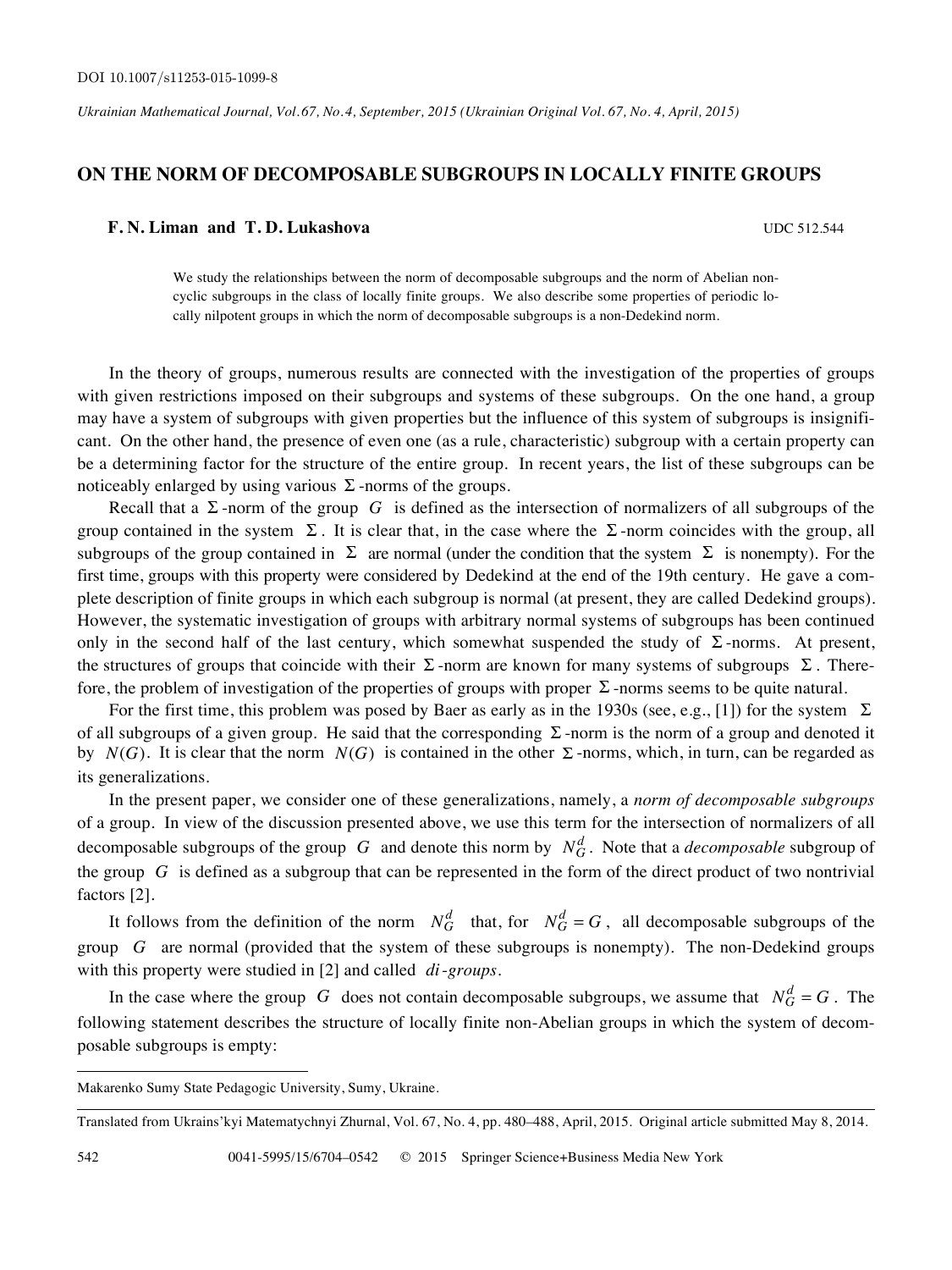**Proposition 1** [2]. *A non-Abelian locally finite group without decomposable subgroups is a group of one of the following types:*

- *(i) a (finite or infinite) quaternion 2-group;*
- *(ii)* a Frobenius group  $G = A \setminus B$ , where A is a locally cyclic p-group, B is a cyclic q-group, p and q *are prime numbers, and*  $(p-1,q) = q$ .

A Frobenius group (see [3]) is defined as the semidirect product  $G = A \setminus B$  of two nontrivial subgroups A and *B*,where

$$
B \cap g^{-1} B g = E
$$

for any elements  $g \in G \setminus B$  and

$$
A\setminus E=G\setminus \bigcup_{g\in G} (g^{-1}Bg).
$$

It is clear that a group *G* has decomposable subgroups if and only if it has decomposable Abelian subgroups. Therefore, it is reasonable to study the problem under the assumption of existence of some decomposable Abelian subgroups of the group. In many cases, decomposable Abelian subgroups are noncyclic. This enables us to assume that the norm of decomposable subgroups is directly connected with the norm of Abelian noncyclic subgroups  $N_G^A$ . According to [4], we use this notation for the intersection of normalizers of all Abelian noncyclic subgroups of the group *G* provided that a system of these subgroups in *G* is nonempty.

The aim of the present paper is to establish relationships between the norms  $N_G^d$  and  $N_G^A$  in a class of locally finite groups and to study the properties of locally nilpotent periodic groups in which the norm of decomposable subgroups is non-Dedekind. In the case where the norm  $N_G^A$  coincides with the group *G*, all Abelian noncyclic subgroups of the group are normal (provided that the group contains subgroups of this kind).

# **1. Relationships between the Norms of Abelian Noncyclic and Decomposable Subgroups in Locally Finite Groups**

In this section, we consider groups under the condition that they contain at least one noncyclic Abelian subgroup. This restriction is connected with the definition of the norm of Abelian noncyclic subgroups.

In what follows, we need the following lemma:

**Lemma 1.1.** Let G be a group containing a nonidentity  $N_G^d$ -admissible subgroup  $H$  such that  $H \cap N_G^d = E$ , where  $N_G^d$  is the norm of decomposable subgroups of the group G. Then the subgroup  $N_G^d$ *is Dedekind.* 

*Proof.* Since the subgroup *H* is  $N_G^d$ -admissible, we get

$$
G_1 = H N_G^d = H \times N_G^d.
$$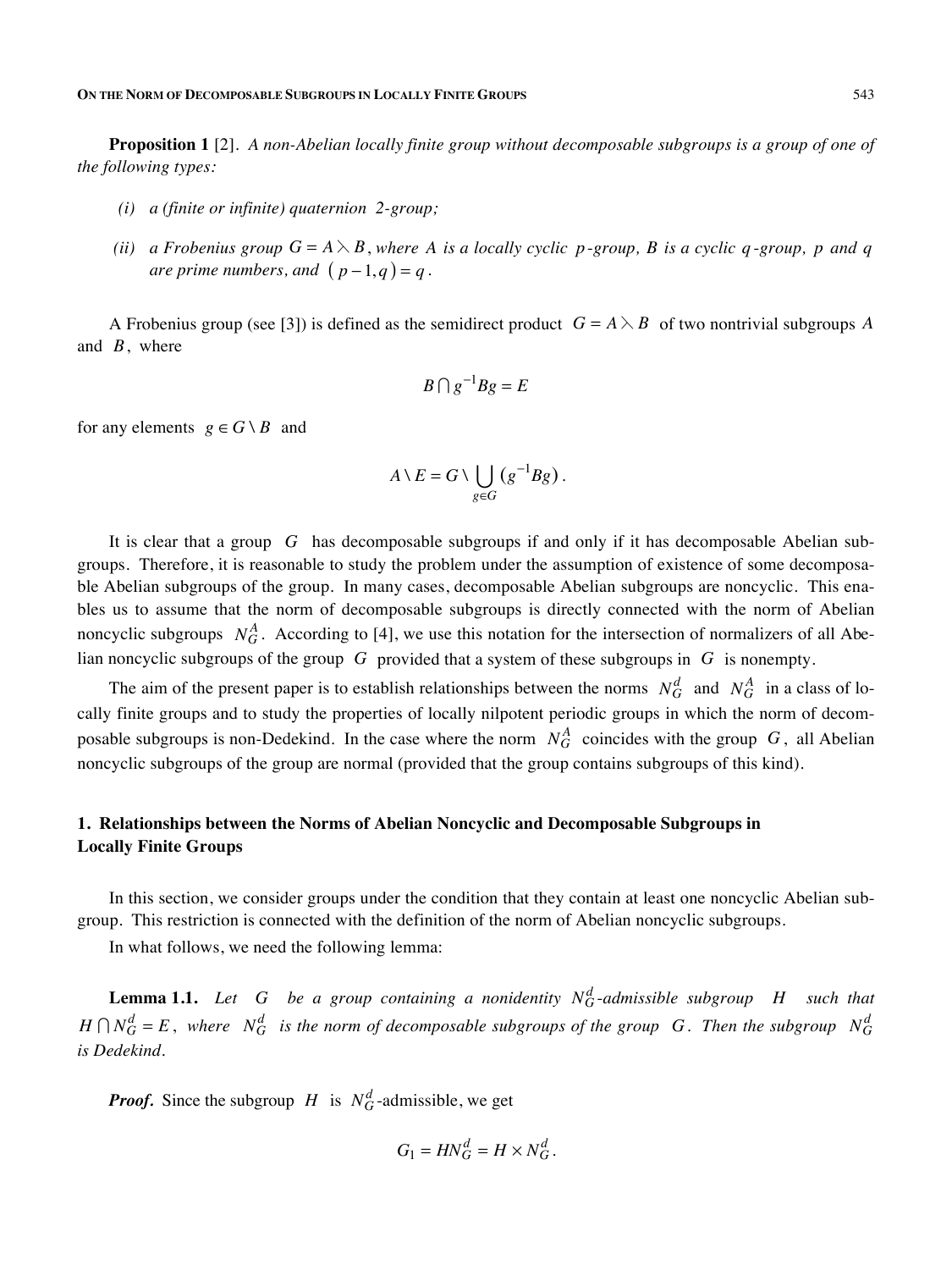Let *x* be an arbitrary element of the norm  $N_G^d$  and  $1 \neq h \in H$ . Then

$$
\langle x, h \rangle \lhd \langle h \rangle N_G^d, \quad \langle x, h \rangle \cap N_G^d = \langle x \rangle \lhd N_G^d.
$$

Hence, the norm  $N_G^d$  is Dedekind, Q.E.D.

The following statement describes the relationships between the norm  $N_G^d$  of decomposable subgroups and the norm  $N_G^A$  of Abelian noncyclic subgroups in a class of  $p$ -groups ( $p$  is a prime number):

**Theorem 1.1.** *In an arbitrary locally finite p -group G*, *the norms of Abelian noncyclic subgroups and decomposable subgroups coincide:*  $N_G^A = N_G^d$ .

The proof of the theorem is based on Lemmas 1.2–1.4 established in what follows.

**Lemma 1.2.** In a class of finite  $p$ -groups, the norms of Abelian noncyclic subgroups  $N_G^A$  and decompos*able subgroups*  $N_G^d$  *coincide.* 

**Proof.** The statement of the lemma follows from the fact that each Abelian noncyclic subgroup in a finite *p -*group is an Abelian decomposable subgroup, and vice versa.

**Lemma 1.3.** In an infinite p-group G, the norms  $N_G^A$  and  $N_G^d$  coincide if one of the following condi*tions is satisfied:* 

- *(i) G does not contain quasicyclic subgroups;*
- *(ii) G contains quasicyclic subgroups but none of them is a maximal Abelian subgroup;*
- *(iii) among the maximal Abelian subgroups of the group G*, *there exists a quasicyclic subgroup normal in P*.

Proof. (i). In this case, the sets of decomposable Abelian and Abelian noncyclic subgroups coincide. Hence,  $N_G^A = N_G^d$ .

(ii). Let *P* be a quasicyclic subgroup of the group *G*. By the condition, *P* is not a maximal Abelian subgroup. Hence, there exists a subgroup  $\langle x \rangle$  of prime order such that the group  $H = \langle x \rangle \times P$  is Abelian. Since *H* is an  $N_G^d$ -admissible subgroup,  $H^p = P$  is also  $N_G^d$ -admissible. Therefore, all Abelian noncyclic subgroups of the group *G* are  $N_G^d$ -admissible and  $N_G^A = N_G^d$ .

(iii). Let *G* be a non-Abelian  $p$ -group and let *P* be a normal quasicyclic subgroup which is a maximal Abelian subgroup in *G*. In this case, we can show that *G* does not contain quasicyclic subgroups other than *P*. Indeed, if  $P_1$  is a quasicyclic subgroup of the group *G* such that  $P \neq P_1$ , then the condition  $[G : C_G(P)] < \infty$ implies that  $P_1 \subseteq C_G(P)$ . However, in this case, the subgroup  $G_1 = P_1 \cdot P$  is Abelian, which contradicts the maximality of *P*. Therefore, *P* is a unique quasicyclic subgroup in *G.* Thus, the norm of Abelian noncyclic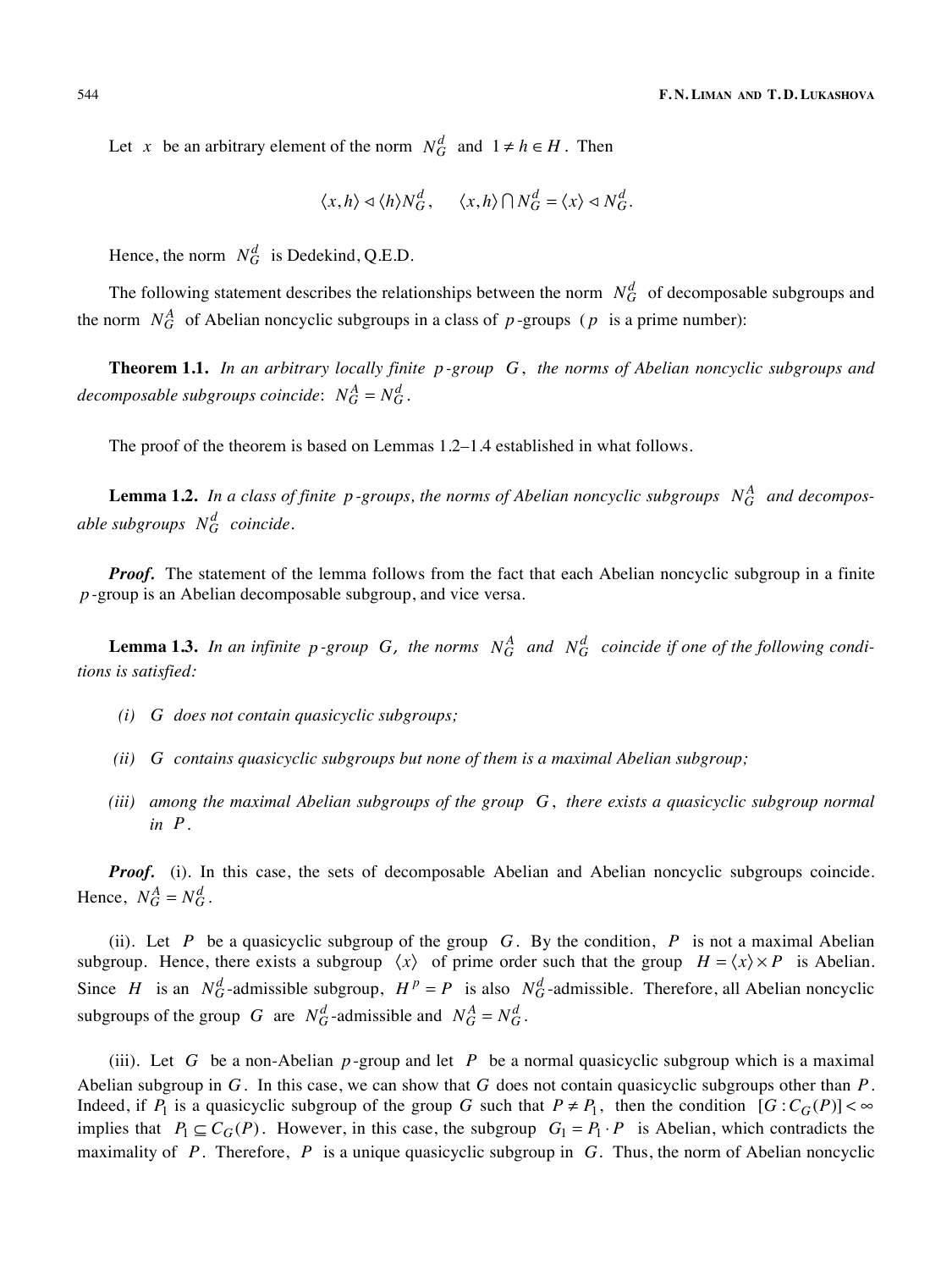subgroups coincides with the intersection of normalizers of the reduced Abelian noncyclic subgroups each of which is decomposable and, hence,  $N_G^A = N_G^d$ .

The lemma is proved.

*Corollary 1.1. A non-Abelian locally finite p* -*group G contains a normal quasicyclic subgroup which is a* maximal Abelian subgroup in G if and only if  $p = 2$  and  $G = P(b)$ , where P is a quasicyclic 2-subgroup, *b*  $|e|$  ∈ {2,4 },  $b^2$  ∈ *P*, and  $b^{-1}ab = a^{-1}$  *for any element a* ∈ *P*. Moreover,  $N_G^A = N_G^d$ .

*Proof.* Let *P* be a quasicyclic subgroup normal in *G* which is a maximal Abelian subgroup of *G*. If  $p \neq 2$ , then, by Corollary 1.13 in [5],  $P \subseteq Z(G)$ . In this case, for any element  $x \in G \backslash P$ , the subgroup  $\langle x, P \rangle$  is Abelian, which contradicts the condition. Hence,  $p = 2$ .

Since  $P \triangleleft G$ , we get

$$
[G:C_G(P)]=2.
$$

The maximality of *P* yields  $C_G(P) = P$ . If *G* contains a single involution, then *G* is an infinite quaternion 2-group and  $N_G^d = N_G^A = G$ . Otherwise, there exists an involution  $b \notin G \setminus P$  and  $G = P \setminus \langle b \rangle$ , where  $b^{-1}ab = a^{-1}$  for any element  $a \in P$ . In this case,

$$
N_G^d = N_G^A = \langle a_2, b \rangle,
$$

where  $a_2 \in P$  and  $|a_2| = 4$ . The converse statement is obvious.

The corollary is proved.

Further, we consider the case where the set of maximal Abelian subgroups of the *p* -group *G* contains quasicyclic subgroups but none of them is normal. Moreover, if  $G$  is a locally finite  $p$ -group, then, by Theorem 1.5 in [5], the group *G* does not satisfy the minimality condition for subgroups. In this case, *G* contains an infinite elementary Abelian subgroup and  $N_G^A \subseteq N_G^d$ .

**Lemma 1.4**. *If a locally finite p* -*group G contains a nonnormal quasicyclic subgroup which is a maximal Abelian subgroup in*  $G$ , *then*  $N_G^A = N_G^d$ .

*Proof.* Let *P* be a nonnormal quasicyclic subgroup which is a maximal Abelian subgroup of the group *G*. In view of the previous remark, we obtain  $N_G^A \subseteq N_G^d$ .

We prove that the inverse inclusion is true. To this end, it suffices to show that the subgroup *P* is  $N_G^d$ admissible. If  $N_G^d = E$ , then  $N_G^A = N_G^d = E$  and the statement is proved.

For  $1 < |N_G^d| < \infty$ , it follows from the condition  $N_G^d \lhd G$  that  $P \subseteq C_G \left(N_G^d\right)$ . Since P is a maximal Abelian subgroup of the group  $G$ ,  $N_G^d \subset P$  and, hence,  $P$  is an  $N_G^d$ -admissible subgroup of  $G$ .

Let  $|N_G^d| = \infty$  and let the norm  $N_G^d$  be non-Dedekind. Then it either does not contain decomposable subgroups or all decomposable subgroups in it are normal. By virtue of Proposition 1 and Lemma 2 in [2],  $N_G^d$ contains a quasicyclic subgroup  $P_1$  characteristic in  $N_G^d$ . However, in this case,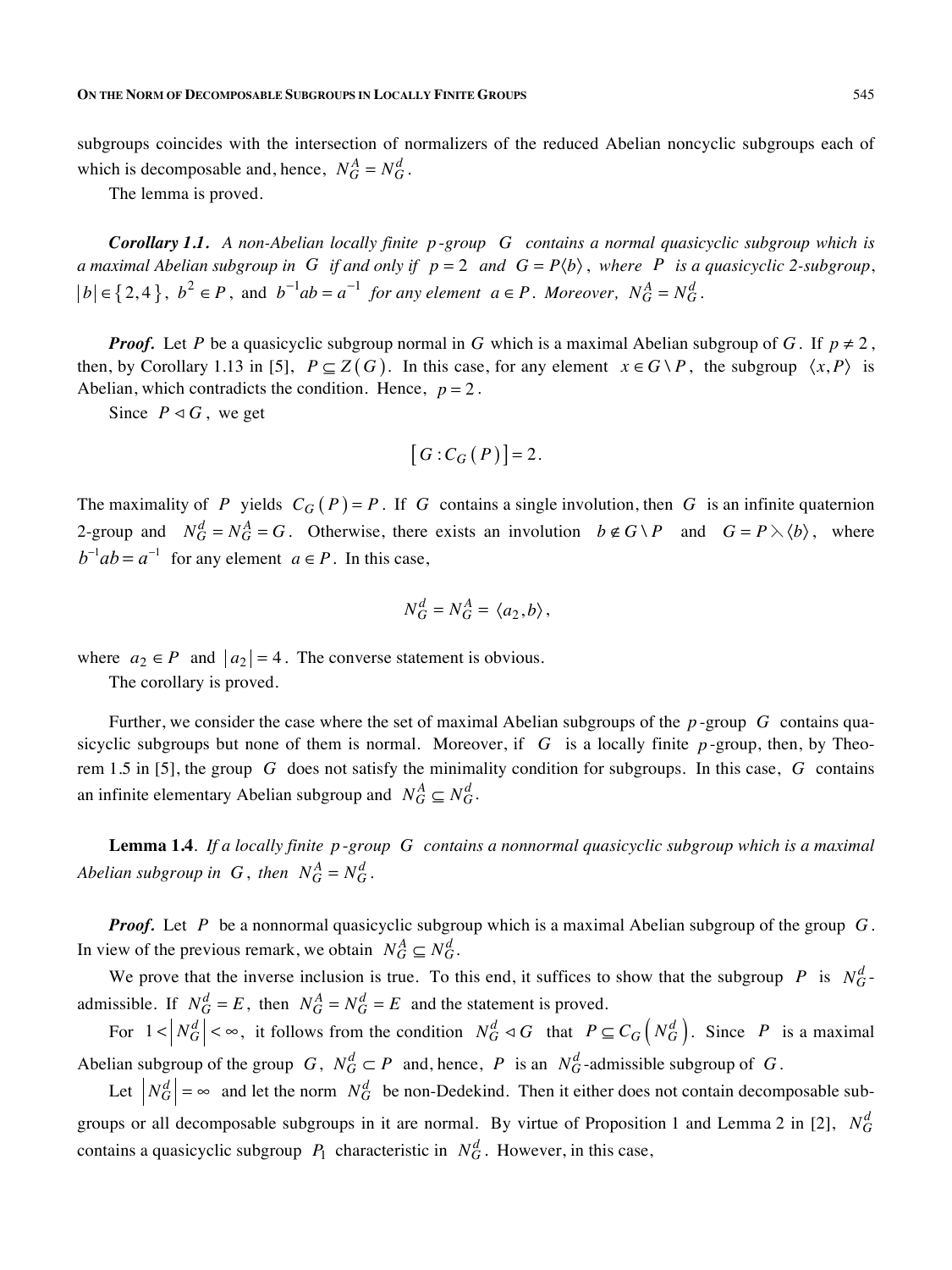546 **F. N. LIMAN AND T. D. LUKASHOVA**

$$
P_1 \triangleleft G, \quad P_1 \neq P \,, \quad P \subset C_G(P_1),
$$

and the subgroup  $G_1 = P_1 \cdot P$  is Abelian, which is impossible by condition.

Now let  $N_G^d$  be an infinite Dedekind group. By the condition,  $P$  is a maximal Abelian subgroup and  $P \neq G$ . Thus,  $N_G^d$  does not satisfy the minimality condition for subgroups and, hence, the lower layer *A* of the norm  $N_G^d$  is an infinite elementary Abelian subgroup normal in G.

In the group  $H = AP$ , we consider subgroups  $H_k = A \langle b_k \rangle$ ,  $k = 1, 2, 3, \dots$ , where  $P = \langle b_1, b_2, \dots, b_n, \dots \rangle$ ,  $b_{n+1}^p = b_n$ ,  $n = 1, 2, 3, \dots$ . By virtue of Lemma 1.9 in [5], the center  $Z(H_k)$  of each subgroup  $H_k$  is infinite. Hence,

$$
Z(H_k) \cap A = A_k
$$
,  $|A_k| = \infty$ , and  $A_k = \langle a_1 \rangle \times \langle a_2 \rangle \times \dots$ .

Without loss of generality, we can assume that  $\langle b_k \rangle \bigcap \langle a_i, a_j \rangle = E$  for some  $i \neq j$ . Then, for any element  $a \in A \subseteq N_G^d$ , we get

$$
[a,b_k] \in \langle a_i,b_k \rangle \cap \langle a_j,b_k \rangle = \langle b_k \rangle.
$$

Therefore,  $P \triangleleft H = AP$  and, by Corollary 1.15 in [5],  $C_H(P)$  has a finite index in *H*. However, in this case, *P* is not a maximal Abelian subgroup of the group *G*. By using the already proved Lemma 1.4, we complete the proof of Theorem 1.1.

As shown above, the locally finite *p* -group *G* with infinite norm  $N_G^d$  does not contain a nonnormal quasicyclic subgroup *P* which is a maximal Abelian subgroup in *G*.

*Corollary 1.2. If a locally finite p -group G contains a nonnormal quasicyclic subgroup P which is a* maximal Abelian subgroup in  $|G|$ , then  $|N_G^d| < \infty$ .

The well-known Schmidt *p*-group without center [5, p. 72] for which  $N_G^d = N_G^A = E$  may serve as an example of a group of this kind.

We now consider the relationships between the norms of decomposable and Abelian noncyclic subgroups in nonprimary locally finite groups.

**Theorem 1.2.** *Let G be a finite nonprimary group containing an Abelian noncyclic subgroup. Then the inclusion*  $N_G^A \supseteq N_G^d$  *is true and, moreover, the case*  $N_G^A \neq N_G^d$  *is possible.* 

*Proof.* In the analyzed group, the set of Abelian noncyclic subgroups is a subset of the set of Abelian decomposable subgroups. Hence,  $N_G^A \supseteq N_G^d$ . The following example shows that the indicated norms can be different and, hence, completes the proof of the theorem:

*Example 1.1.* Let  $G = A \setminus B$  be a finite Frobenius group in which A is an elementary Abelian group of order  $p^2$  ( $p^2$  is a prime number) and let *B* be a nonprimary subgroup,  $(|B|, p) = 1$ . It is known (see, e.g., [6]) that the center  $Z(B) \neq E$ . Hence,  $N_G^A = G$  and  $N_G^d$  does not contain *A*.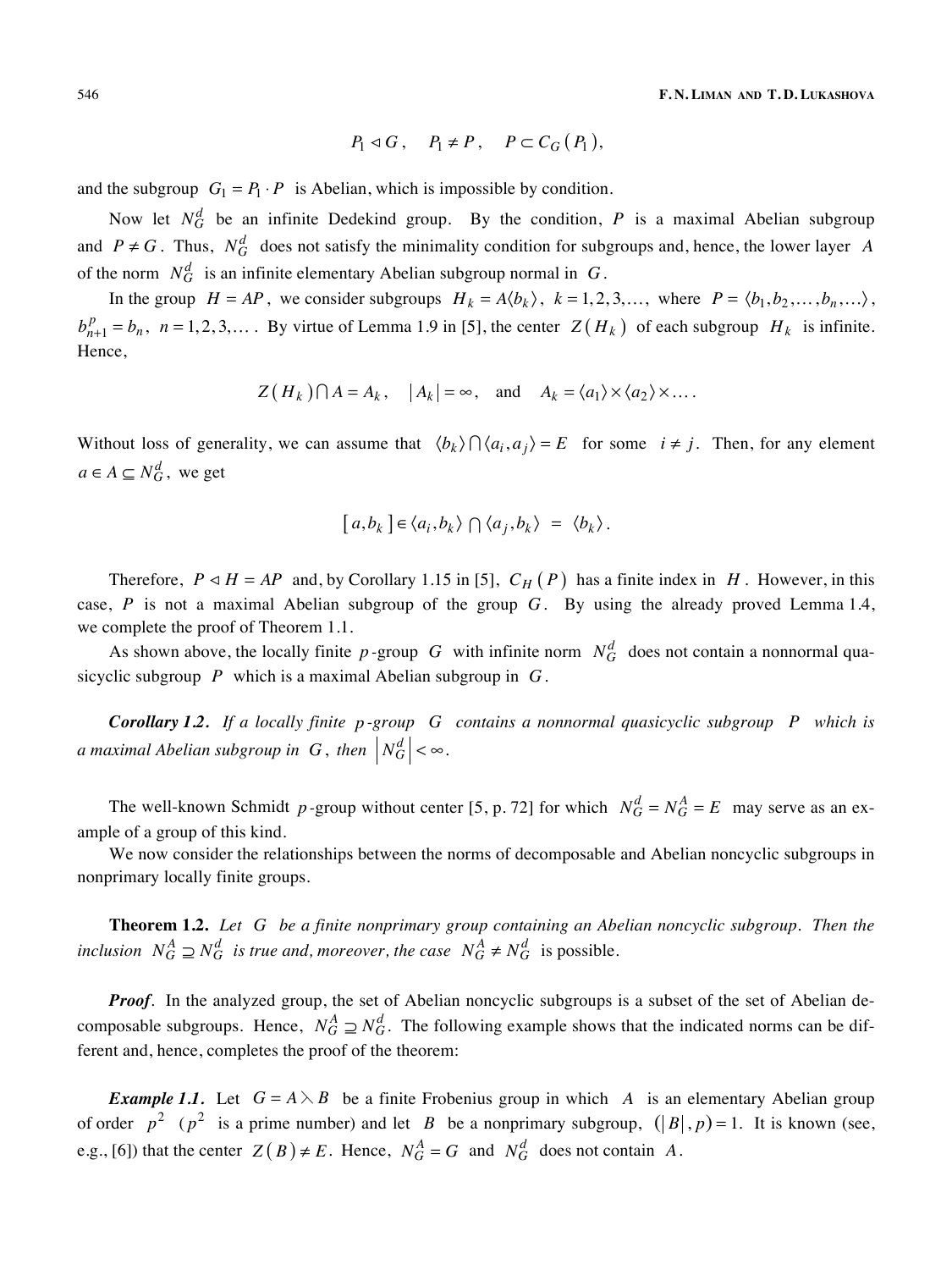### **ON THE NORM OF DECOMPOSABLE SUBGROUPS IN LOCALLY FINITE GROUPS** 547

A similar statement is also true for a class of infinite periodic locally nilpotent nonprimary groups.

**Theorem 1.3.** For any infinite periodic locally nilpotent nonprimary group G, the inclusion  $N_G^A \supseteq N_G^d$ *is true and, in addition, the case*  $N_G^A \neq N_G^d$  *is realized.* 

*Proof.* Let *F* be a noncyclic Abelian subgroup of the group *G*. If the subgroup *F* is decomposable, then it is an  $N_G^d$ -admissible subgroup. If the subgroup *F* is indecomposable, then it is a quasicyclic *p*-group. Since the group *G* is locally nilpotent and nonprimary, there exists a subgroup  $\langle b \rangle$  of prime order  $q \neq p$ permutable with *F*. In this case,  $F \times \langle b \rangle$  is an  $N_G^d$ -admissible subgroup and, hence,  $\langle F, b \rangle^q = F$  is also an  $N_G^d$ -admissible subgroup. Therefore,  $N_G^A \supseteq N_G^d$ .

The following example confirms the existence of groups in which the norms of noncyclic and decomposable Abelian subgroups are different and, thus, completes the proof of the theorem:

*Example 1.2.* In the group

$$
G = ((A \times \langle b \rangle) \rangle \langle c \rangle) \times \langle d \rangle,
$$

where *A* is a quasicyclic *p* -group,  $|b| = |c| = p$ ,  $|d| = q$ ,  $|b, c| = a \in A$ , and  $|a| = p$  (*p* and *q* are different prime numbers), the norm of Abelian noncyclic subgroups  $N_G^A = G$  and, for the norm of decomposable subgroups, we get

$$
N_G^d = A \times \langle d \rangle = Z(G) \neq N_G^A.
$$

The examples presented in what follows show that, in a class of infinite locally finite and nonlocally nilpotent groups, the cases  $N_G^A \neq N_G^d$  and  $N_G^A \subset N_G^d$  or  $N_G^A \supset N_G^d$  are possible.

*Example* 1.3. Let  $G = A \setminus \langle b \rangle$  be a Frobenius group in which *A* is an infinite elementary Abelian 7-group,  $|b| = 6$ , and  $b^{-1}ab = a^5$  for any element  $a \in A$ .

Since *G* is a Frobenius group and

$$
N_G(\langle b \rangle) = \langle b \rangle, \quad N_G(\langle a^{-1}ba \rangle) = \langle a^{-1}ba \rangle, \quad \langle b \rangle \cap \langle a^{-1}ba \rangle = E
$$

for  $1 \neq a \in A$ , we get  $N_G^d = E$ . On the other hand,  $N_G^A = G$  and, hence, in this group,  $N_G^A \supset N_G^d$ .

*Example* 1.4 (see [6]). Let  $G = A \lambda b$  be a Frobenius group in which *A* is an infinite elementary Abelian *p* -group ( $p \neq 3$ ) and let *B* be is a quasicyclic 3-group.

In this group  $N_G^d = A$ . Since

$$
N_G(B) = B
$$
,  $N_G(a^{-1}Ba) = a^{-1}Ba$ , and  $a^{-1}Ba \cap B = E$ 

for  $a \neq 1$ , we get  $N_G^A = E$ . Hence, in this group,  $N_G^A \subset N_G^d$ .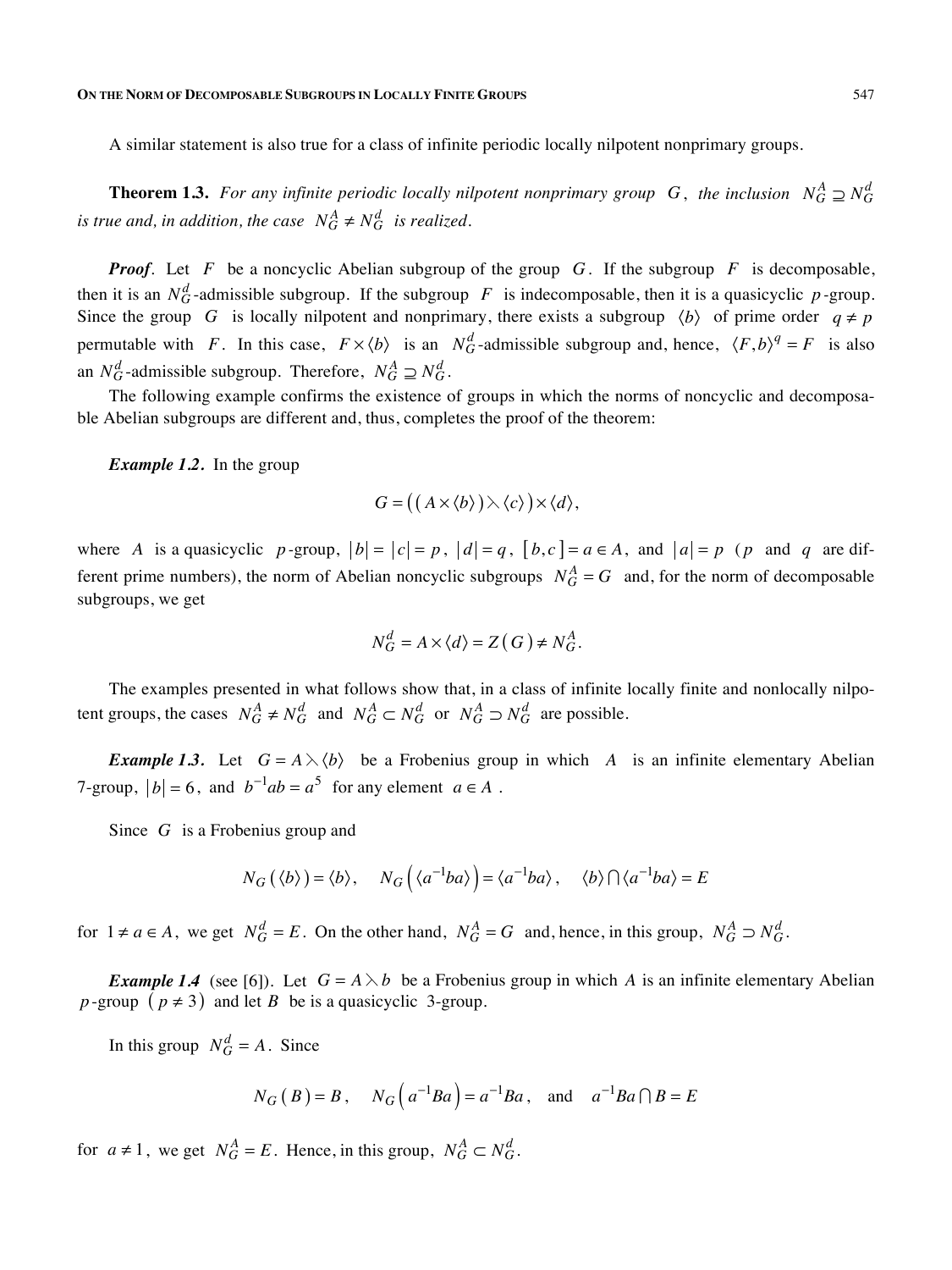**Theorem 1.4.** *In an arbitrary locally finite group G containing an Abelian noncyclic subgroup, either*   $N_G^A = N_G^d$  or  $N_G^A \supset N_G^d$ , or  $N_G^A \subset N_G^d$ .

*Proof.* It suffices to show that it is impossible to find a locally finite group *G* for which

$$
N_G^A \neq N_G^d
$$
,  $N_G^A \geq N_G^d$ , and  $N_G^A \not\subset N_G^d$ .

Assume that this group *G* exists. Then, by virtue of Theorems 1.1 and 1.2, the group *G* is infinite and not primary. Moreover, it follows from the condition  $N_G^A \neq N_G^d$  that this group contains an Abelian noncyclic subgroup *P* which is not  $N_G^d$ -admissible and a nonprimary cyclic subgroup  $\langle b \rangle$  which is not  $N_G^A$ -admissible. It is clear that *P* is indecomposable and, hence, *P* is a quasicyclic group. We now show that *P* is a maximal Abelian subgroup of the group *G*. Indeed, otherwise, there exists a nonidentity subgroup  $\langle g \rangle$  such that

$$
P\cap\langle g\rangle = E.
$$

Then the subgroup  $P \times \langle g \rangle$  is  $N_G^d$ -admissible and, hence, the subgroup  $\langle P, g \rangle^{|g|} = P$  is also  $N_G^d$ admissible, which contradicts its choice. Thus, *P* is an Abelian group maximal in *G*.

Assume that  $\left| N_G^d \right| = \infty$ . Then

$$
\left[\,G:C_G(N_G^d)\,\right]\,<\infty
$$

and *P* belongs to the centralizer  $C_G(N_G^d)$ . However, this is impossible because the subgroup *P* is not  $N_G^d$ . admissible. Therefore,  $N_G^d$  =  $\infty$ .

The last remark implies that  $N_G^d$  contains an infinite Abelian subgroup M . Since  $\langle b \rangle$  is nonprimary, we get

$$
\langle b \rangle \triangleleft G_1 = \langle b \rangle M \, .
$$

Thus,

$$
\left[ G_1 : C_{G_1}(b) \right] < \infty
$$

and  $C = C_{G_1}(b)$  is an infinite nonprimary Abelian group.

Assume that *C* does not satisfy the minimality condition for subgroups. Then this group contains noncyclic subgroups  $C_1$  and  $C_2$  such that

$$
C_1 \cap \langle b \rangle = C_2 \cap \langle b \rangle = E.
$$

In this case, the subgroups  $C_i \times \langle b \rangle$ ,  $i = 1, 2$ , are  $N_G^A$ -admissible and, hence, the subgroup

$$
\langle b \rangle = (C_1 \times \langle b \rangle) \cap (C_2 \times \langle b \rangle)
$$

is also  $N_G^A$ -admissible, which is impossible by its choice.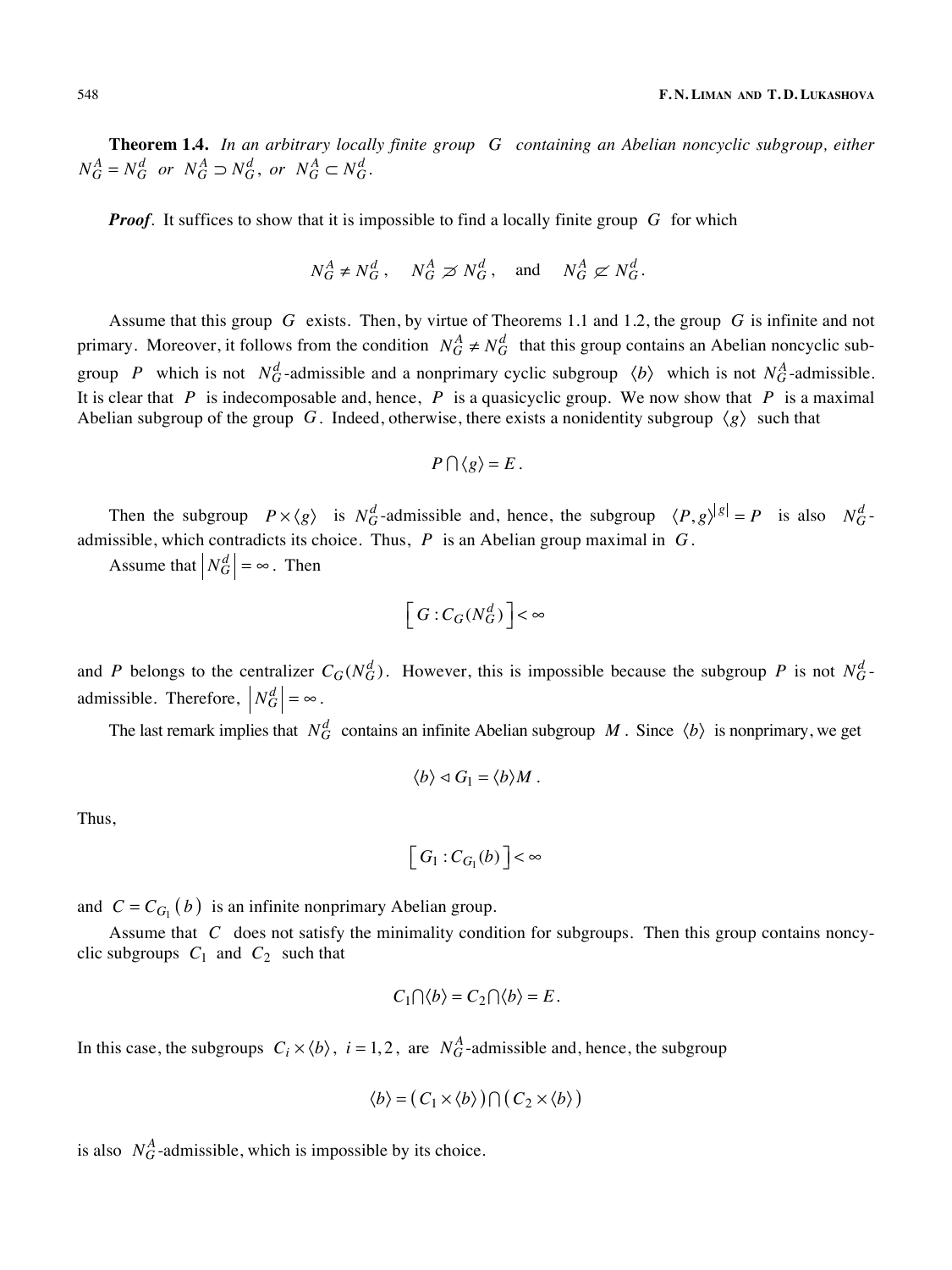**ON THE NORM OF DECOMPOSABLE SUBGROUPS IN LOCALLY FINITE GROUPS** 549

Hence, *C* is a group with minimality condition for subgroups. However, in this case, the norm  $N_G^d$  also satisfies the minimality condition for subgroups and, according to the results obtained in [7], it is a finite extension of the complete subgroup  $\tilde{P}$ . By Corollary 1.3 in [5], the group  $H = PN_G^d$  also satisfies the minimality condition for subgroups. Since *P* is a maximal Abelian subgroup of the group *G*, we conclude that  $\tilde{P} = P$ . This implies that *P* is a normal subgroup in *H* . The obtained contradiction proves that the analyzed case is impossible.

The theorem is proved.

## **2. Locally Nilpotent Periodic Groups with Non-Dedekind Norm of Decomposable Subgroups**

In [2], it is shown that any non-Dedekind locally nilpotent periodic *di* -group containing at least one decomposable subgroup is a *p* -group in which all noncyclic Abelian subgroups are normal. The non-Hamiltonian groups with this property were studied in [8] and called  $\overline{HA}$ -groups. A similar statement is also true for the norm  $N_G^d$  of decomposable subgroups in the class of periodic locally nilpotent groups.

According to Theorem 1.1, the description of locally finite *p*-groups with non-Dedekind norm  $N_G^d$  of decomposable subgroups is reduced to the description of groups with non-Dedekind norm  $N_G^A$  of noncyclic Abelian subgroups. These groups were studied in [9, 10]. Based on these results, we easily verify that the following statements are true:

**Lemma 2.1.** The norm  $N_G^d$  of a locally finite  $p$ -group G is non-Dedekind and does not contain decom*posable subgroups if and only if*  $G = N_G^d$  *and*  $G$  *is a (finite or infinite) quaternion 2-group of order greater than 8.* 

*Proof.* The *sufficiency* of the conditions of the lemma follows from Proposition 1. We now prove their *necessity.*

Assume that *G* is a locally finite *p*-group and that its norm  $N_G^d$  is non-Dedekind and does not contain decomposable subgroups. Then, by virtue of Proposition 1,  $p = 2$  and  $N_G^d$  is a (finite or infinite) quaternion 2-group. Moreover,  $N_G^d = A \langle b \rangle$ ,  $b^2 \in A$ ,  $|b| = 4$ ,  $|A| > 4$ , A is a cyclic or quasicyclic 2-group, and  $b^{-1}ab = a^{-1}$ for any element  $a \in A$ .

We now show that *G* contains one involution. Assume that this is not true and

$$
x \in G \setminus N_G^d, \quad |x| = 2.
$$

Then  $[x, b^2] = 1$ , where  $b^2$  is an involution of the norm  $N_G^d$ . Since the subgroup  $\langle x, b^2 \rangle$  is  $N_G^d$ . admissible, we have

$$
\langle x, b^2 \rangle \triangleleft G_1 = \langle x \rangle N_G^d
$$
 and  $\left[ G_1 : C_{G_1}(\langle x, b^2 \rangle) \right] \le 2$ .

If  $[x, b] \neq 1$ , then  $[x, b] = b^2$  and  $|xb| = 2$ . Then the Abelian subgroup  $\langle xb, b^2 \rangle$  is  $N_G^d$ -admissible, which is impossible because the element  $a \in A$ ,  $|a| = 8$ , does not belong to the normalizer  $N_G(\langle xb, b^2 \rangle)$  of this subgroup. Hence,  $[x,b] = 1$ . Since  $\langle x,b \rangle$  is a decomposable Abelian subgroup, it is  $N_G^d$ -admissible. However, in this case, the element  $a \in A$ ,  $|a| = 8$ , also does not belong to the normalizer of the subgroup  $\langle x, b \rangle$ .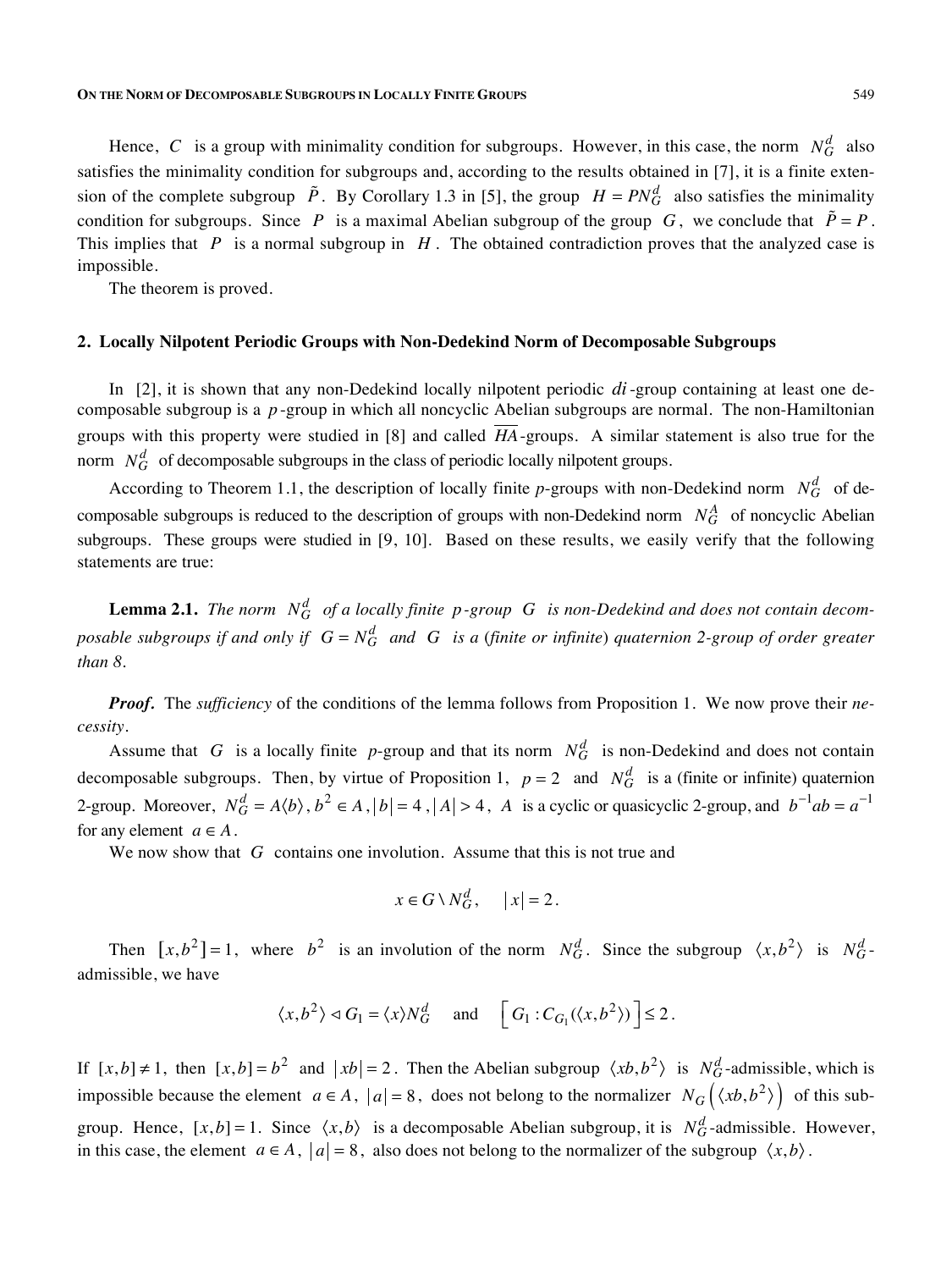Thus, the group *G* contains only one involution and, hence, all Abelian subgroups of the group are indecomposable. By virtue of Proposition 1, *G* is a (finite or infinite) quaternion 2-group. By the condition, the norm  $N_G^d$  is non-Dedekind and, hence,  $|G| > 8$  and  $G = N_G^d$ .

The lemma is proved.

*Corollary* **2.1.** A locally finite  $p$ -group G with a non-Dedekind norm  $N_G^d$  does not contain decomposable subgroups if and only if its norm  $N_G^d$  does not contain these subgroups.

**Lemma 2.2.** An infinite locally finite  $p$ -group  $G$  with a non-Dedekind norm  $N_G^d$  of decomposable sub*groups is a finite extension of a quasicyclic subgroup.* 

*Proof.* Let *G* be an infinite locally finite *p*-group and let  $N_G^d$  be its norm of decomposable subgroups. If the norm  $N_G^d$  does not contain decomposable subgroups, then, by Lemma 2.1,  $G = N_G^d$  is an infinite quaternion 2-group. Let  $N_G^d$  contain a decomposable subgroup. By Theorem 1.1,  $N_G^d = N_G^A$ . Hence, G is an infinite locally finite p-group in which the norm  $N_G^A$  of Abelian noncyclic subgroups is a non-Hamiltonian  $\overline{HA_p}$ -group. By Corollary 4 in [10], *G* is a finite extension of a quasicyclic *p* -group, Q.E.D.

**Theorem 2.1.** *A periodic locally nilpotent group G containing a noncyclic Abelian subgroup has the non-Dedekind norm*  $N_G^d$  *of decomposable subgroups if and only if*  $G$  *is a locally finite p-group with non-*Dedekind norm  $N_G^A$  of Abelian noncyclic subgroups.

*Proof.* The *sufficiency* of the conditions of the theorem directly follows from Theorem 1.1.

We now prove their *necessity*. Let G be a periodic locally nilpotent group with non-Dedekind norm  $N_G^d$ of decomposable subgroups. Then  $N_G^d$  contains the non-Dedekind Sylow p-subgroup  $(N_G^d)_p$  for a certain prime number *p*. By Lemma 1.1,  $N_G^d = (N_G^d)_p$  and, moreover, *G* is also a *p*-group. By using Theorem 1.1, we conclude that  $N_G^A = N_G^d$ . Therefore, G is a p-group with non-Dedekind norm of noncyclic Abelian subgroups  $N_G^A$ .

The theorem is proved.

*Corollary* 2.2. An arbitrary infinite periodic locally nilpotent group G with non-Dedekind norm  $N_G^d$  is *a finite extension of a quasicyclic р-subgroup.* 

*Corollary* **2.3.** If the norm  $N_G^d$  of a periodic locally nilpotent group G is infinite and non-Dedekind, then *all noncyclic Abelian and all decomposable subgroups in G are also normal.* 

*Proof.* The assertion of the corollary follows from Theorem 2.1 and Corollary 4 in [10].

### **REFERENCES**

<sup>1.</sup> R. Baer, "Der Kern, eine charakteristische Untergruppe," *Comp. Math*., **1**, 254–283 (1934).

<sup>2.</sup> F. M. Liman, "Groups in which every decomposable subgroup is invariant," *Ukr. Mat. Zh*., **22**, No. 6, 725–733 (1970); *English translation: Ukr. Math. J*., **22**, No. 6, 625–631 (1970).